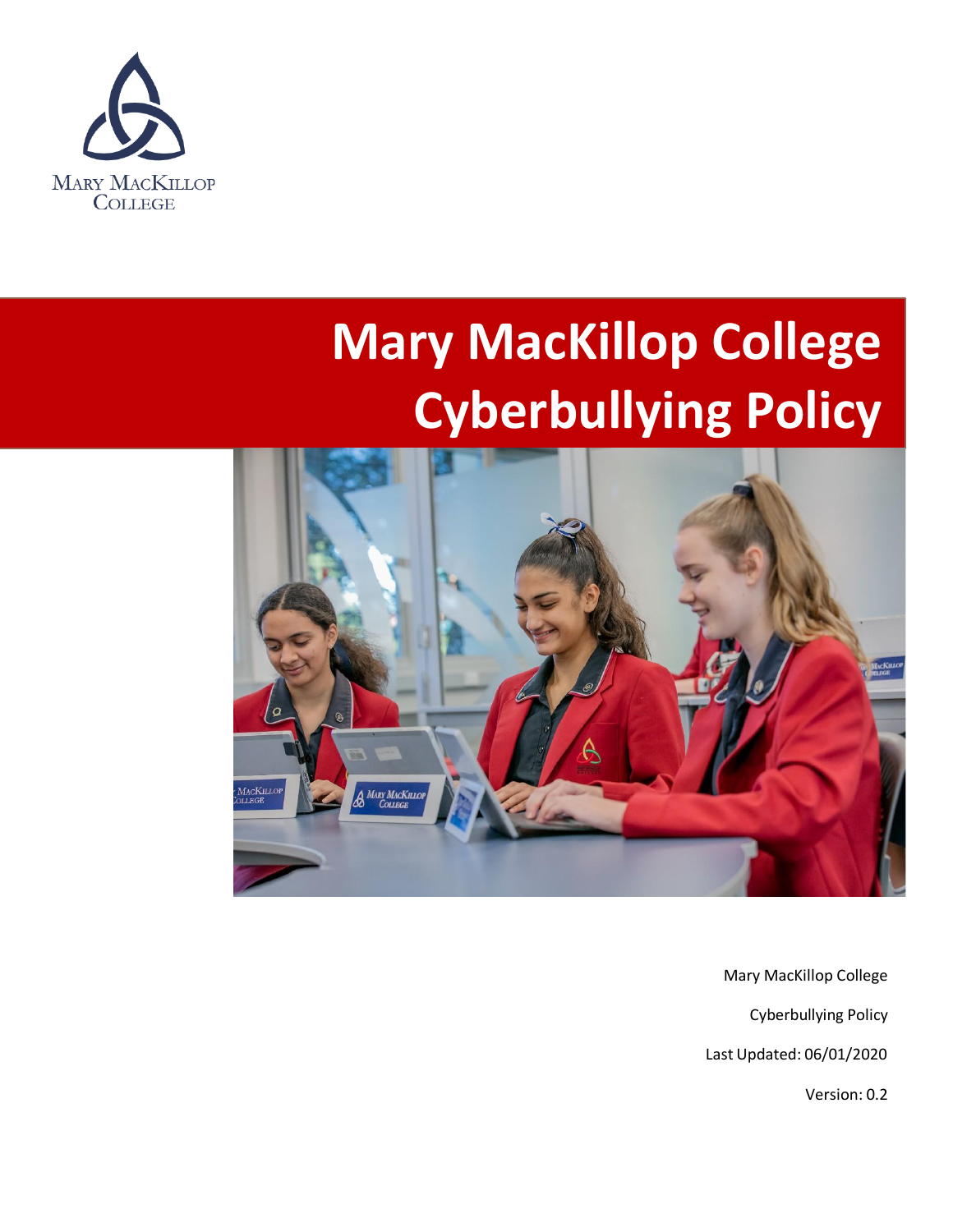## <span id="page-1-0"></span>**Contents**

| Policy  Error! Bookmark not defined.   |
|----------------------------------------|
| Rationale Error! Bookmark not defined. |
|                                        |
|                                        |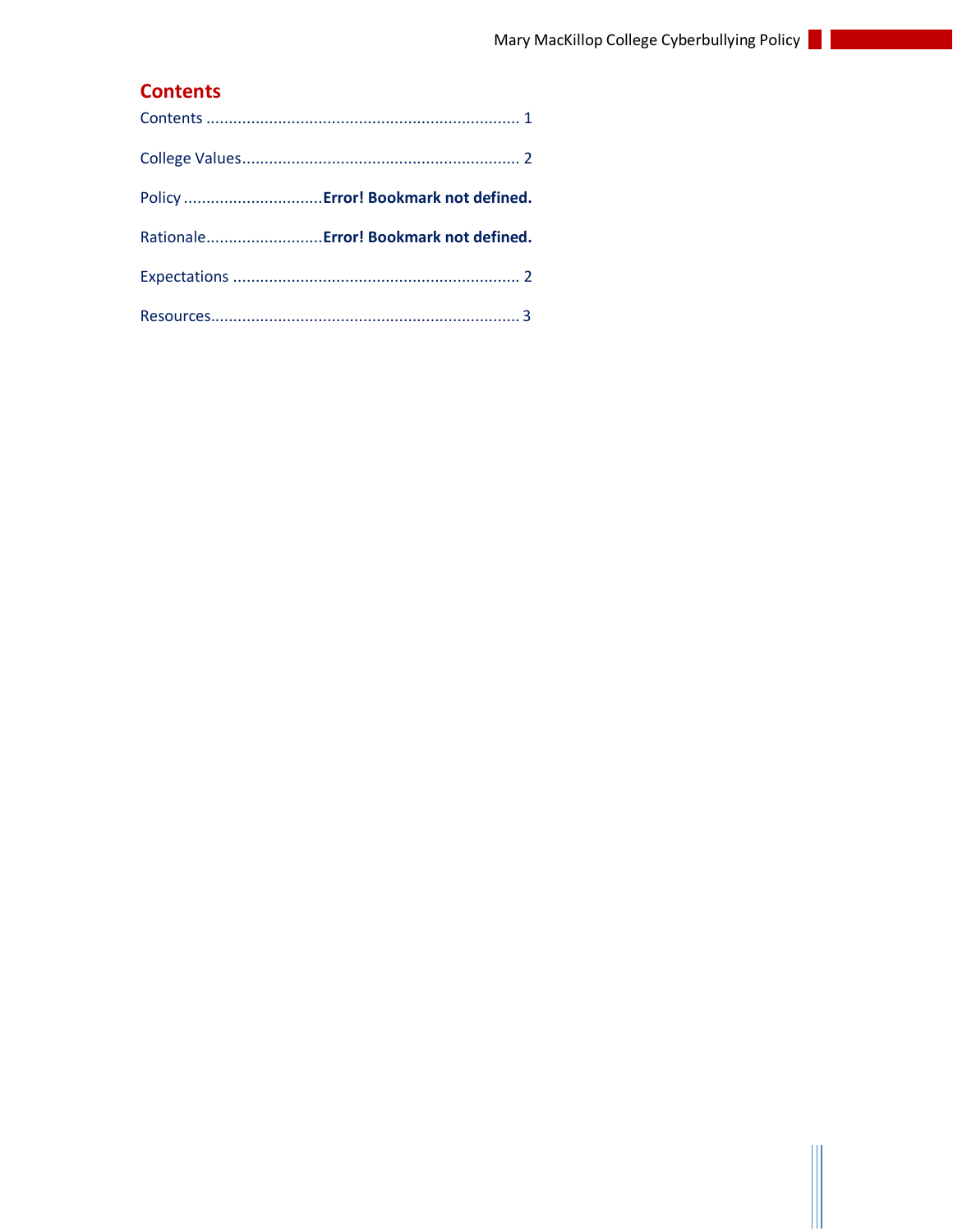#### <span id="page-2-0"></span>**College Values**

- The dignity of each person
- Equality of opportunity
- Great trust in God

### **Policy**

Mary MacKillop College is committed to providing a safe and caring environment that fosters respect for others.

## **Rationale**

Mary MacKillop College promotes and aims to provide a safe, supportive, and inclusive learning environment for all students and staff. We endeavour to ensure a culture where all acknowledge and understand that student safety and wellbeing is the responsibility of everybody.

Mary MacKillop College takes an active approach to promoting positive behaviour and respect for others. Bullying and harassment prevention is part of a comprehensive, cohesive, and integrated school wide system of learning that supports and creates a culture of safety, connectedness, acceptance, and support.

The digital world is now a part of our education and entertainment environment, but it needs to be a safe and secure place for our students. Students are made aware of the importance of online behaviours and protecting their digital footprint and by reporting cyberbullying and getting inappropriate material removed.

#### <span id="page-2-1"></span>**Expectations**

#### *Confidentiality and cybersafety*

- Students should be aware that material they post on Internet sites (including Facebook and other social media sites) is **public**. The content of public posts may have personal implications for students if, for example, potential employers access that material. The content of posts also reflects on our educational institution and community as a whole. Once information is on the internet it may not be possible to remove it.
- Students should not display personal information about themselves or others in a way which is public. For example, students should not post their own or anyone else's address, telephone number or other personal details on the Internet or communicate these details in emails. Students should not distribute someone else's personal information without their permission.
- Where disclosure of personal information is made through authorised avenues (e.g. by the use of email or an official website), usersshould be aware thatinvasions of privacy may sometimes